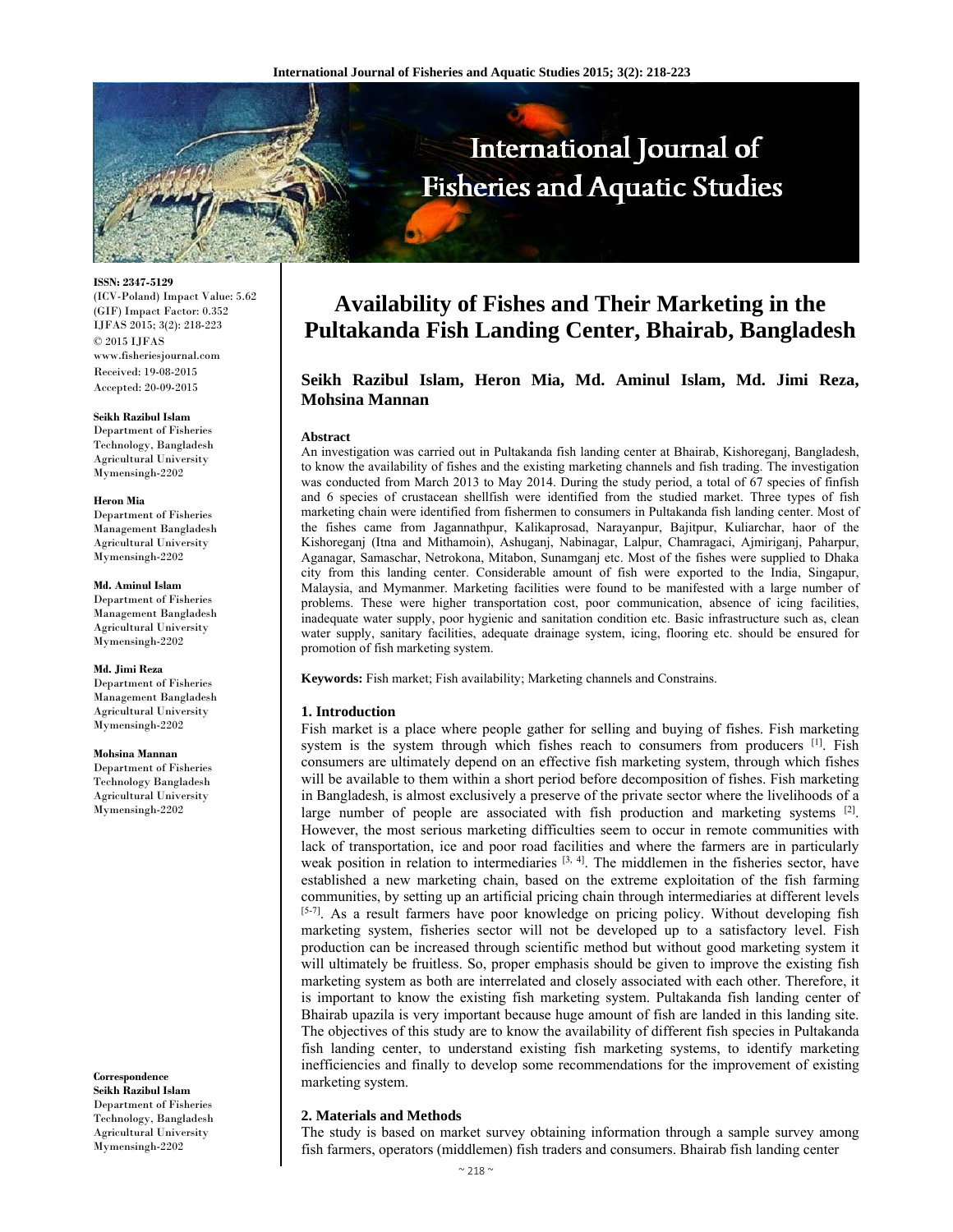were selected as the study area (Fig. 1). It is situated in the Bhairab upazila under the district of Kishoreganj. Bhairab is located at 24.05°N and 90.99°E. The landing center is situated beside the rivers of Meghna and Brahmaputra. These two rivers and several haors in the Kishoreganj are the major source fish for this landing center. To fulfill research objectives, an interview schedule was prepared to collect data from target groups. The criteria that were used to measuring the efficiency of fish marketing system were:

- Availability of fish
- Marketing system
- Current worries



**Fig 1:** Study area

To examine the objectives of the study, the following groups of the people were selected:

- $\checkmark$  Fisherman and Fish farmer
- Commission agents (middlemen)
- $\checkmark$  Fish traders (retailers)
- Consumers

The data collection as well as field survey was undertaken for twelve months from May 2013 to April 2014. Data collection methods were divided into 3 steps. These were questionnaire interview with fish retailers, focus group discussion with intermediaries and cross-check interview with key informants. Cross-check interviews were conducted with local leaders and Upazila Fisheries Officer where information was contradictory for further assessment. They were especially knowledgeable on marketing system of the study area and were expected to be

able to answer questions in relatively important way about the knowledge and behavior of others. After collection of data from the field, these were verified to eliminate errors and inconsistencies. Finally, data were converted into international units, before transferring to the computer. Preliminary data sheets (in computer) were compared with the original questionnaire and result sheets to ensure the accuracy of the data entry. The data were processed and finally analyzed using Microsoft Excel software.

## **3. Result and Discussion**

During the study period a good number of freshwater finfish (67) species and crustacean (6) species were available in the Pultakanda fish landing center (Table 1 and 2).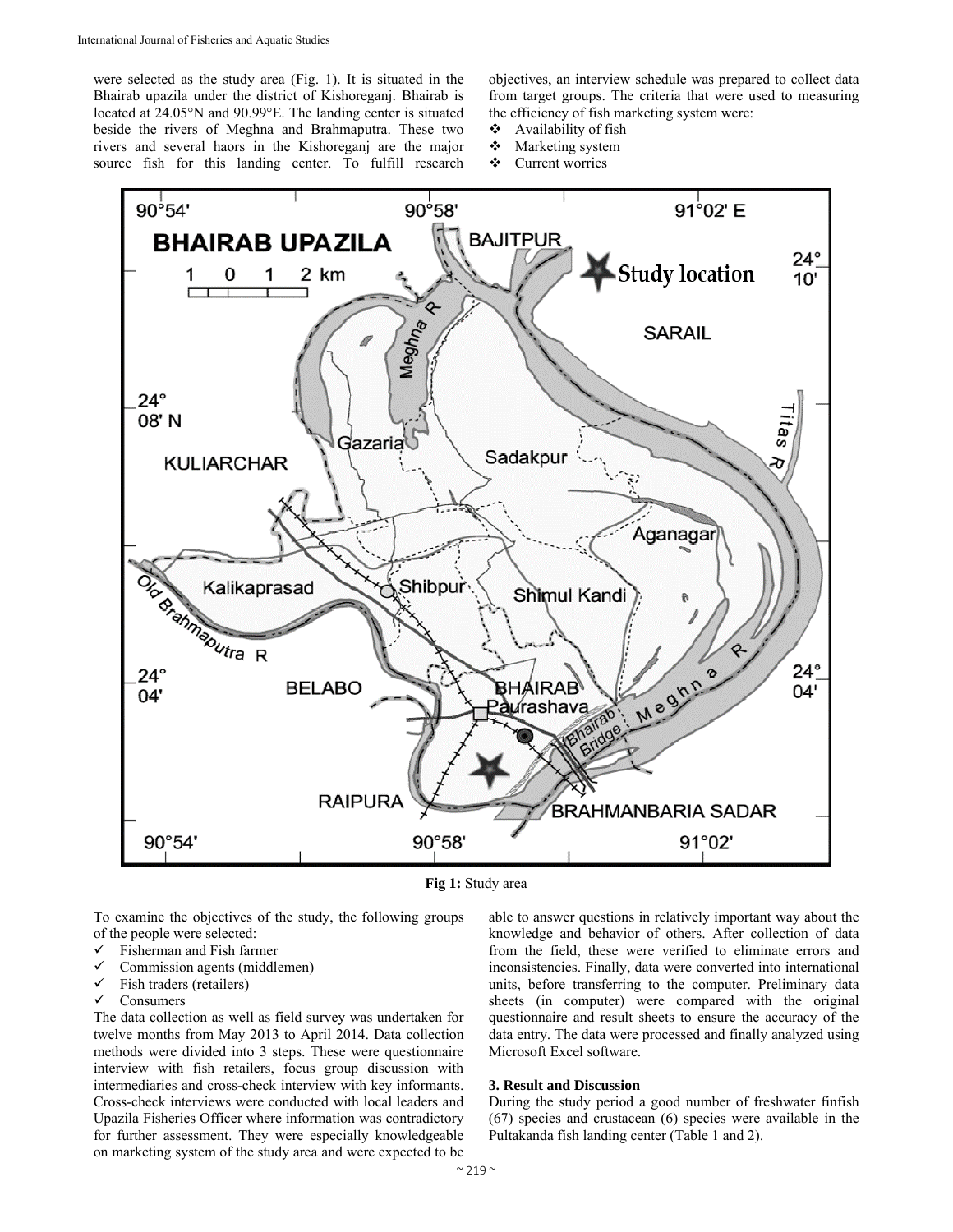**Table 1:** List of fresh water fish species observed in the Pultakanda fish landing center

| SI.                                                | Local<br>name       | <b>Common name</b>              | <b>Scientific name</b>                 |  |  |
|----------------------------------------------------|---------------------|---------------------------------|----------------------------------------|--|--|
| Cyprinidae                                         |                     |                                 |                                        |  |  |
| 1                                                  | Rui                 | Indian major carp               | Labeo rohita                           |  |  |
| $\overline{c}$                                     | Catla               | Indian major carp               | Catla catla                            |  |  |
| 3                                                  | Mrigal              | Indian major carp               | Cirrhinus cirrhosus                    |  |  |
| 4                                                  | Kalibaus            | Black rohu                      | Labeo calbasu                          |  |  |
| 5                                                  | Grass carp          | Grass carp                      | Ctenopharyng-odon<br>idella            |  |  |
| 6                                                  | <b>Black</b> carp   | Black carp                      | Mylopharyngodon piceus                 |  |  |
| 7                                                  | Bighead<br>carp     | Bighead carp                    | Aristichthys nobilis                   |  |  |
| 8                                                  | Silvar carp         | Silver carp                     | Hypophthalmi-chthys<br>molitrix        |  |  |
| 9                                                  | Carpio              | Common carp                     | Cyprinus carpio                        |  |  |
| 10                                                 | Mirror carp         | Mirror carp                     | Cyprinus carpio var<br>speculararis    |  |  |
| 11                                                 | Scale carp          | Scale carp                      | Cyprinus carpio var<br>nudus           |  |  |
| 12                                                 | Bata                | Minor carp                      | Labeo bata                             |  |  |
| 13                                                 | Mola                | Mola carplet                    | Amblypharyngodon mola                  |  |  |
| 14                                                 | Dhela               | Cotio                           | Osteobrama cotio                       |  |  |
| 15                                                 | Darkina             | Gangetic scissortail<br>rasbora | Rasbora rasbora                        |  |  |
| 16                                                 | Gonia               | Boggut labeo                    | Labeo boggut                           |  |  |
| 17                                                 | Nandina             | Kultalabeo                      | Labeo nandina                          |  |  |
| 18                                                 | Mohashol            | Putitor Mahashol                | Tor putitora                           |  |  |
| 19                                                 | Dhela               | Cotio                           | Osteobrama cotio                       |  |  |
| 20                                                 | Sarpunti            | Olive barb                      | Puntius sarana                         |  |  |
| 21                                                 | Jatpunti            | Pool barb                       | Puntius sophore                        |  |  |
| 22                                                 | Tit punti           | Ticto barb                      | Puntius ticto                          |  |  |
| 23                                                 | Chela               | Large razorbelly<br>minnow      | Salmostoma bacaila                     |  |  |
|                                                    |                     | <b>Bagaridae</b>                |                                        |  |  |
| 24                                                 | Golsha<br>tengra    | Day's mystus                    | Mystus bleekeri                        |  |  |
| 25                                                 | Tengra              | Striped dwarf<br>catfish        | Mystus vittatus                        |  |  |
| 26                                                 | Bujori<br>tengra    | Pyjama catfish                  | Mystus tengara                         |  |  |
| 27                                                 | Gura tengra         | Hummingbird<br>catfish          | Rama chandramara                       |  |  |
| 28                                                 | Rita                | Whale catfish                   | Rita rita                              |  |  |
| 29                                                 | Air                 | Long whiskered                  | Sperata aor                            |  |  |
|                                                    |                     | catfish                         |                                        |  |  |
|                                                    |                     | Sisoridae                       |                                        |  |  |
| 30                                                 | Baghair             | Dwarf goonch                    | Bagarius bagarius                      |  |  |
|                                                    |                     | <b>Clariidae</b>                |                                        |  |  |
| 31                                                 | Magur               | Walking catfish                 | Clarius batrachus                      |  |  |
|                                                    |                     | Heteropneustidae                |                                        |  |  |
| 32                                                 | Shing               | Stinging catfish<br>Pangasidae  | Heteropneustes fossilis                |  |  |
| 33                                                 | Pungus              | Yellowtail catfish              | Pangasius pangasius                    |  |  |
|                                                    |                     | Schilbeidae                     |                                        |  |  |
| 34                                                 | Kajoli              | Jamuna ailia                    | Ailia punctata                         |  |  |
| 35                                                 | Bacha               | Batchwa vacha                   | Eutropiichthys vacha<br>Pseudeutropius |  |  |
| 36                                                 | Batasi              | Indian potasi                   | atherinoides                           |  |  |
| 37                                                 | Garua               | Muribacha                       | Clupisoma garua                        |  |  |
| Silond catfish<br>Silonia silondia<br>38<br>Silong |                     |                                 |                                        |  |  |
|                                                    |                     | Siluridae                       |                                        |  |  |
| 39                                                 | Pabda               | Pabdah catfish                  | Ompok pabda                            |  |  |
| 40                                                 | Kani pabda<br>Madhu | Butter catfish                  | Ompok bimaculatus                      |  |  |
| 41                                                 | pabda               | Pabo catfish                    | Ompok pabo                             |  |  |

| 42                | Boal              | Freshwater shark            | Wallago attu                  |  |  |  |  |
|-------------------|-------------------|-----------------------------|-------------------------------|--|--|--|--|
| Clupidae          |                   |                             |                               |  |  |  |  |
| 43                | Kachki            | Ganges river sprat          | Corica soborna                |  |  |  |  |
| 44                | Chapila           | <b>Indian River Shad</b>    | Gudusia chapra                |  |  |  |  |
| 45                | Ilish             | Hilsa shad                  | Tenualosa ilisha              |  |  |  |  |
| 46                | Chandana<br>ilish | Toli shad                   | Tenualosa toli                |  |  |  |  |
|                   | Channidae         |                             |                               |  |  |  |  |
| 47                | Taki              | Spotted snakehead           | Channa punctata               |  |  |  |  |
| 48                | Cheng             | Dwarf snakehead             | Channa gachua                 |  |  |  |  |
| 49                | Shol              | Snakehead murrel            | Channa striata                |  |  |  |  |
| 50                | Gozar             | Great snakehead             | Channa marulius               |  |  |  |  |
| Mastacembelidae   |                   |                             |                               |  |  |  |  |
| 51                | Tara baim         | Lesser spiny eel            | Macrognathus aculeatus        |  |  |  |  |
| 52                | Sal baim          | Zig zag eel                 | Macrognathus armatus          |  |  |  |  |
| 53                | Guchi             | Barred spiny eel            | Macrognathus pancalus         |  |  |  |  |
| <b>Ambassidae</b> |                   |                             |                               |  |  |  |  |
| 54                | Chanda            | Elongate glass<br>perchlet  | Chanda nama                   |  |  |  |  |
| 55                | Ranga<br>chanda   | Indian glassy fish          | Parambassis ranga             |  |  |  |  |
|                   | Anabantidae       |                             |                               |  |  |  |  |
| 56                | Koi               | Climbing perch              | Anabas testudineus            |  |  |  |  |
| <b>Nandidae</b>   |                   |                             |                               |  |  |  |  |
| 57                | Bheda             | Gangetic leaffish           | Nandus nandus                 |  |  |  |  |
|                   | Osphronemidae     |                             |                               |  |  |  |  |
| 58                | Khalisa           | Banded gourami              | Colisa fasciata               |  |  |  |  |
|                   |                   | Gobiidae                    |                               |  |  |  |  |
| 59                | Bele              | Tank goby                   | Glossogobius giuris           |  |  |  |  |
|                   |                   | Notopteridae                |                               |  |  |  |  |
| 60                | Chital            | Clown knife fish            | Chitala chitala               |  |  |  |  |
| 61                | Foli              | <b>Bronze</b> featherback   | Notopterus notopterus         |  |  |  |  |
|                   |                   | <b>Engraulidae</b>          |                               |  |  |  |  |
| 62                | Phasa             | Gangetic hairfin<br>anchovy | Setipinna phasa               |  |  |  |  |
|                   | Cobitidae         |                             |                               |  |  |  |  |
| 63                | Gutum             | Guntea loach                | Lepidocephalichthys<br>guntea |  |  |  |  |
| 64                | Bou mach          | Bengal loach                | Botia dario                   |  |  |  |  |
| <b>Belonidae</b>  |                   |                             |                               |  |  |  |  |
| 65                | Kakila            | Freshwater garfish          | Xenentodon cancila            |  |  |  |  |
| <b>Cichlidae</b>  |                   |                             |                               |  |  |  |  |
| 66                | Tilapia           | Mozambique tilapia          | Oreochromis mossambica        |  |  |  |  |
| 67                | Nilotica          | Nile tilapia                | Oreochromis niloticus         |  |  |  |  |

**Table 2:** List of Crustacean species observed in the Pultakana fish landing center

| Sl.            | <b>Local name</b> | <b>Common name</b> | <b>Scientific name</b> |
|----------------|-------------------|--------------------|------------------------|
|                | Golda             | Giant freshwater   | Macrobrachium          |
|                | chingri           | prawn              | rosenbargii            |
| $\overline{2}$ | Kunchu            | Kuncho river       | Macrobrachium          |
|                | chingri           | prawn              | lamaerrei              |
| 3              | Golda             | Goda river prawn   | Macrobrachium          |
|                | chingri           |                    | scabriculum            |
| 4              | Dimua             | Dimua river prawn  | Macrobrachium          |
|                | chingri           |                    | villosimanus           |
| 5              | Gura chingri      | Spinder prawn      | Macrobrachium tenuipes |
| 6              | Chatka            | Monsoon river      | Macrobrachium          |
|                | chingri           | prawn              | malcolmsonii           |

A number of middlemen were involved between fishermen and consumers in fish marketing system in Bhairab town. The market chain from fishermen to consumers passes through a number of intermediaries such as: local fish traders (paikers), wholesalers and retailers. Three market channels were found in the market are as follow: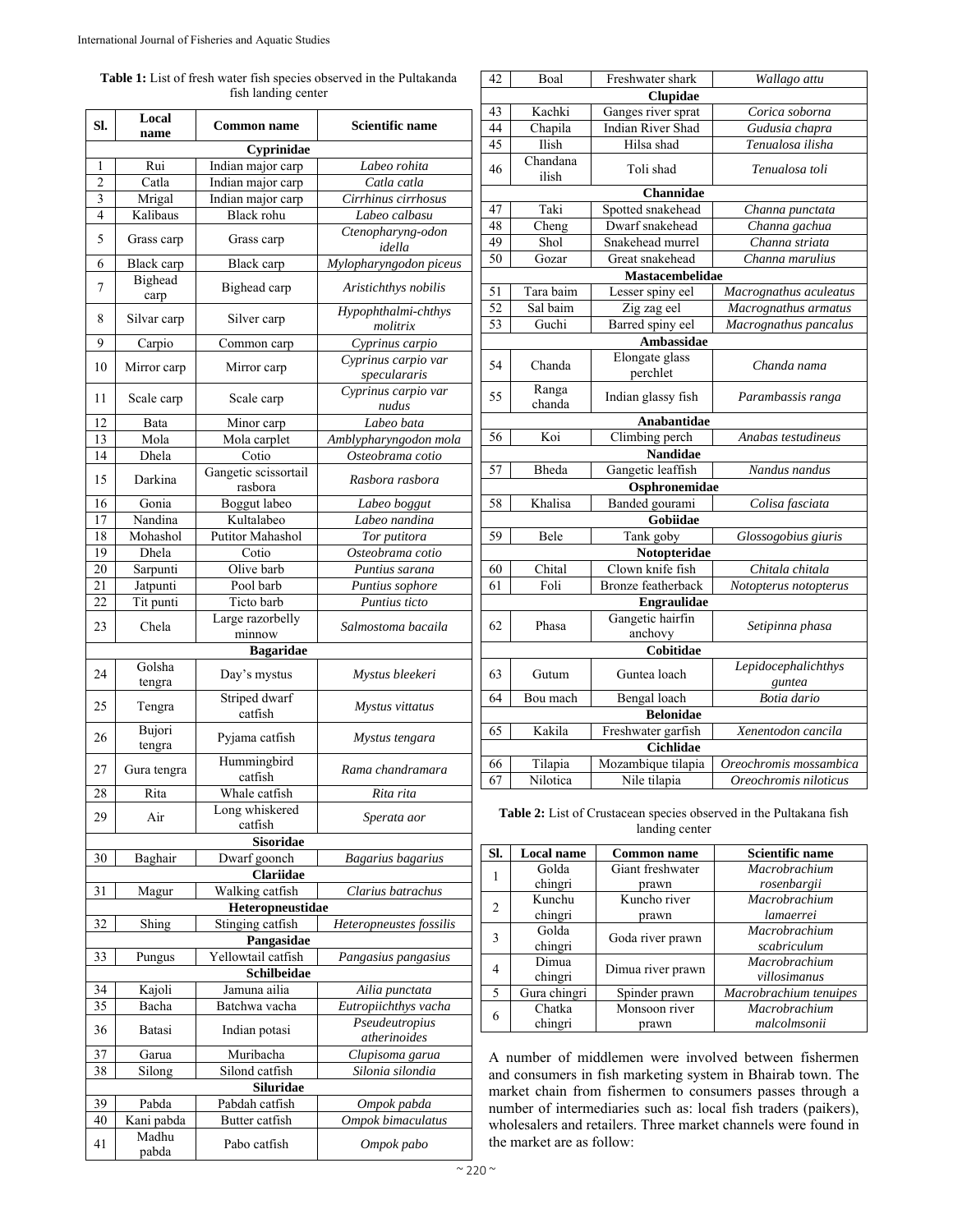Channel I: Fish farmer → Paikers → Wholesalers → Retailers→ Consumers Channel II: Fish farmer  $\rightarrow$  Wholesalers  $\rightarrow$  Retailers  $\rightarrow$ Consumers Channel III: Fish farmer → Retailers→ Consumers

Pultakanda fish landing center is a popular fish landing center in Bangladesh. Everyday a lot of fish are landed in this center. A lot of fish are caught everyday by the fishermen from the nearby river, hoar, beel, low land etc. Not only the captured fish but also some cultured fish brought here to sell. Huge number of captured fish comes from the Bajitpur and Kuliarchar area. Raipura and Belabo upazila which is situated in Narsinghdi district supply fish in this landing center. Various haor of the Kishorgonj such as Itna, Mithamoin etc. are important sources of fish for this landing center. Ilish is an important fish species that come from Chandpur. Fish also come from various areas of Bramanbaria such as Ashuganj, Nabinagor, Lalpur etc. Other areas that supply fish in this landing center are Chamragaci, Ajmirigonj, Paharpur, Aganagar, Samaschar (Netrokona), Mitabon, Sonamganj etc. The percentages of fish coming from various areas are shown in Figure 2.



**Fig 2:** Percentage of fish coming from different area

Percentages of outgoing areas of fish from this landing center are shown in Figure 3. Most of the local required fish are fulfilled from this landing center. Three markets of Bhairab bazar such as Mina bazar, Choke bazar, Rani bazar etc. receive their fish from this landing center. Narsingdi sadar market also receives fish from this landing center. Most of the fish from this landing center are supplied to the Dhaka, Chittagong etc. Considerable amount of fish goes to the Mymensingh, Bramanbaria, Kishoreganj sadar. Other area that receives from this landing center is Gawchia of Narayanganj, Sylhet, Sonamganj, Gazipur, Comilla, Feni etc. In general the high income groups buy large fish and the lower and middle-class group are able to afford medium-sized and small fishes. Smaller restaurants and hotel also buy fish but most of the fish is consumed by the households. Daily supply of fish in, Mina

bazar, Choke bazar, Rani bazar, Puran bazar and municipal market had been estimated to be 1-2 tones, 4-5 tone and 5-6 tones, respectively. Virtually most of the fish (95%) are supplied to the different areas of the other districts. Some fishes are also exported in the other country especially Singapur, Malaysia, India, and Myanmar. According to the upazila Fisheries Officer, fish supply to the markets was not satisfactory during 1990s. Nevertheless, it is probably safe to say that compared to some 10 years ago, the market volume has increased and a lot of businessmen are involved with this fish landing center. It is estimated that about half of the fish regularly sold in markets are major caps. Besides the carps, another fish, e.g. hilsa, catfish, tilapia, small indigenous species (SIS) of fish and prawn are sold in the landing center.



**Fig 3:** Percentage of outgoing areas of fish from landing center.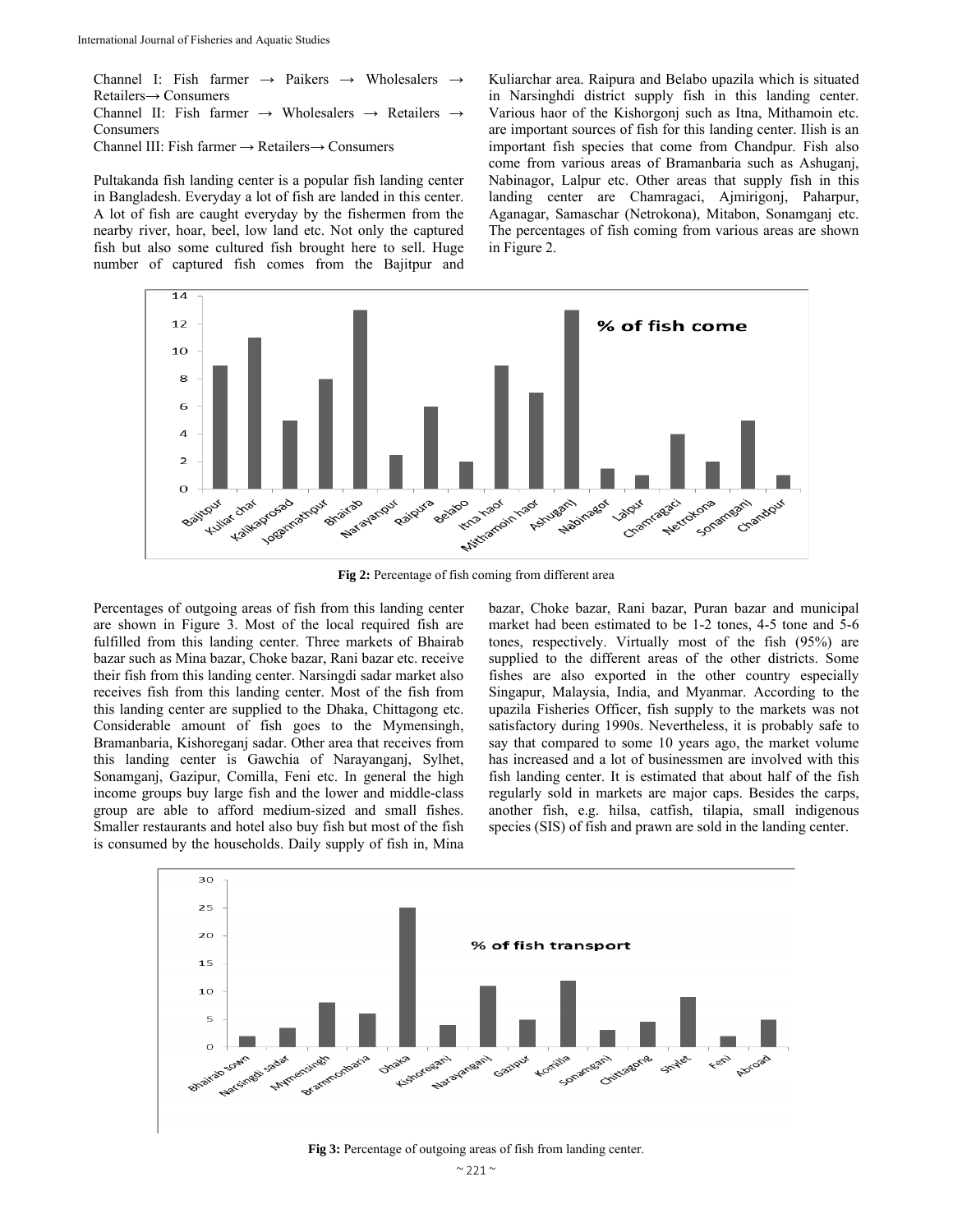Some marketing constraints were reported by fishermen, paiker and retailers, including higher transportation cost, poor road and transportation facilities, poor supply of ice, exploitation by middlemen as a result of lower market prices, inadequate drainage system, poor water supply, poor sanitary facilities and unhygienic condition. As a result, the perishable product of fish get damaged and the retailers sold these in cheap price, sometimes they even failed to get any revenue due

to quality deterioration. The highest number of respondent's i.e. 25% identified higher transport cost and 20% of respondents identified exploitation by middlemen as the single most constraints of fish marketing. About 15% respondents identified poor icing facility. Unhygienic market place, lack of infrastructure, lack of money and lack of sanitary facility identified as problem by 10% (Figure 4).



**Fig 4:** Graphical representation of constraints of fish marketing in the Pultakanda fish landing center.

As a result of constraints, the perishable product of fish get damaged and the retailers sold these in cheap price, sometimes they even fail to get any revenue due to quality deterioration. Of course this is the common scenario of fish markets in rural Bangladesh<sup>[8, 9]</sup>.

# **4. Conclusion**

The problems confronting by the traders and consumers in Pultakanda fish landing center can be solved to a great extent by increasing efficiency in the marketing system through research and experiments. Facilities for transportation, storage and improvement marketing information may significantly improve the marketing efficiency of fish in the study area. The following points should be considered for immediate development of fish marketing system in the study area.

Basic infrastructure such as, clean water supply, sanitary facilities, adequate drainage system, icing, flooring etc. should be ensured for promotion of fish marketing system. Fish traders have very limited knowledge of hygiene and sanitation. It is also indispensable that the fish landing center should kept clean. Proper management with regards to day-to-day maintenance of the market-premises from a sanitary and hygienic point of view has to be ensured.

The traders have little access to bank credit due to too much official formalities and related activities. The local NGO's may come forward to help the fish traders through providing credit on soft-terms basis.

Insufficient supply of ice in market is one of the most serious problems for fish preservation. Ice is fundamental for good fish storage and preservation. Having ice readily available on the premises will facilitate the enhancement of appropriate fish

handling. It is therefore important to supply sufficient amount of ice to the markets.

A positive policy at government level should be adopted and implemented properly for sustainable marketing system.

On the basis of findings of the study the following recommendations have been made for the improvement of existing marketing of fishes:

- Cold storage should be constructed so that the producers and intermediaries can save their products
- Modern communication system and availability of adequate market information should be introduced to remove unreliable price information.
- Water and electricity supply as well as drainage facilities should be improved at the market place to keep a healthy atmosphere for fish trading.
- Institutional credit should be provided on easy term for the traders at their crisis moment.
- A special Fishers' Corner should be established in each market where the fisher can sell their fish directly to the consumers.
- Government may fix the commission of Arotdars so that they cannot charge unreasonable commission for their service.

# **5. Acknowledgements**

We express our heartfelt gratitude to the all fishermen, paikers and arotdars of Pultakanda fish landing center for their cordial help during the study period and we also express thanks to the Ministry of Science and Technology, Government of the People's Republic of Bangladesh for providing fund during the research period.